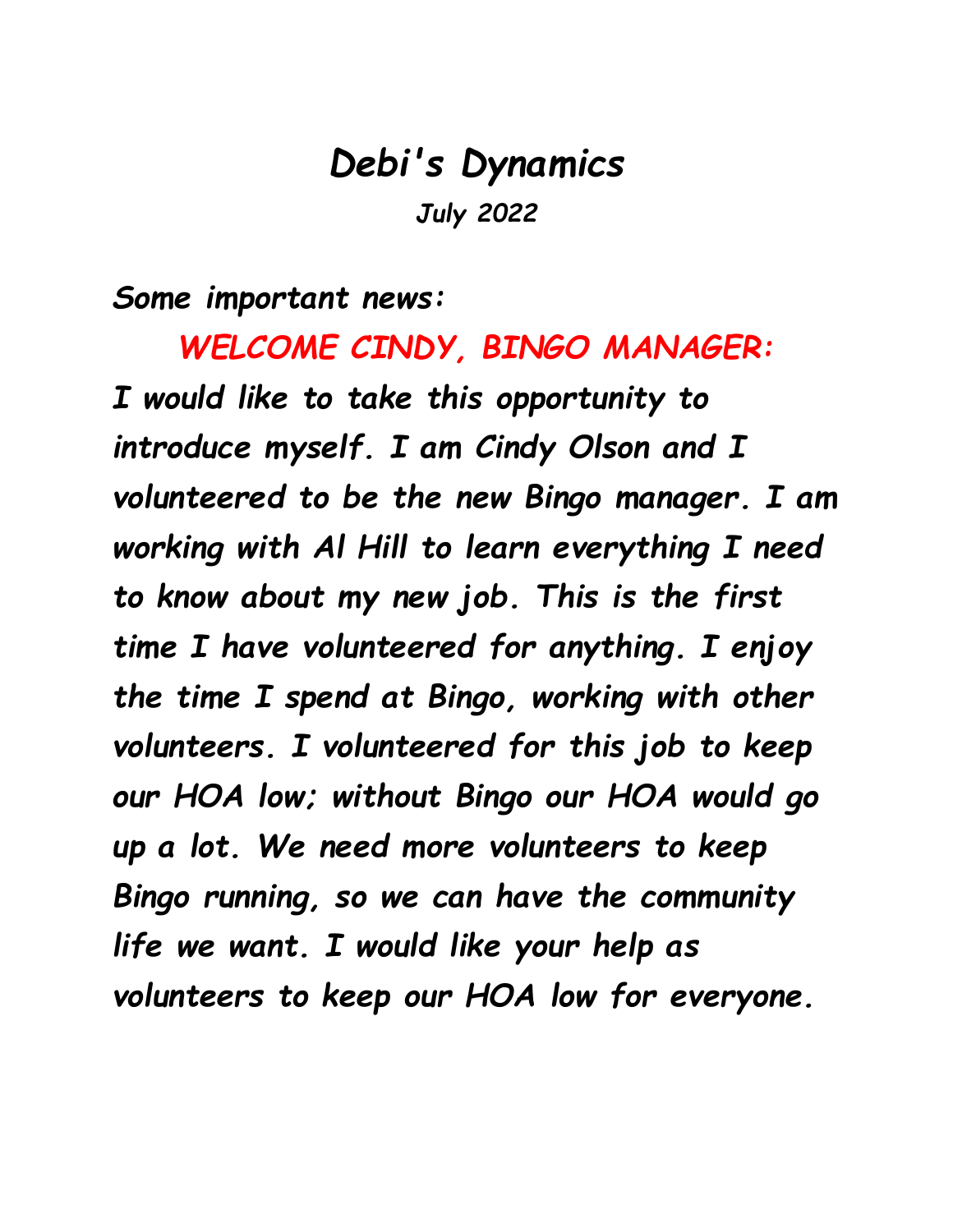*Did you know?:*

*Bingo helps pay for many of our Velda Rose expenses (ie: SRP/SW Gas/general maintenance & repairs/office & pool supplies)-(just to mention a few). Without Bingo those expenses STILL must be paid & funded elsewhere-which may inevitably mean our HOA dues may need to be increased. Truly a vicious cycle!*

*Good news is:*

*We ALL can help by pitching in/taking turns to add to our much appreciated faithful skeleton crew of Bingo volunteers.*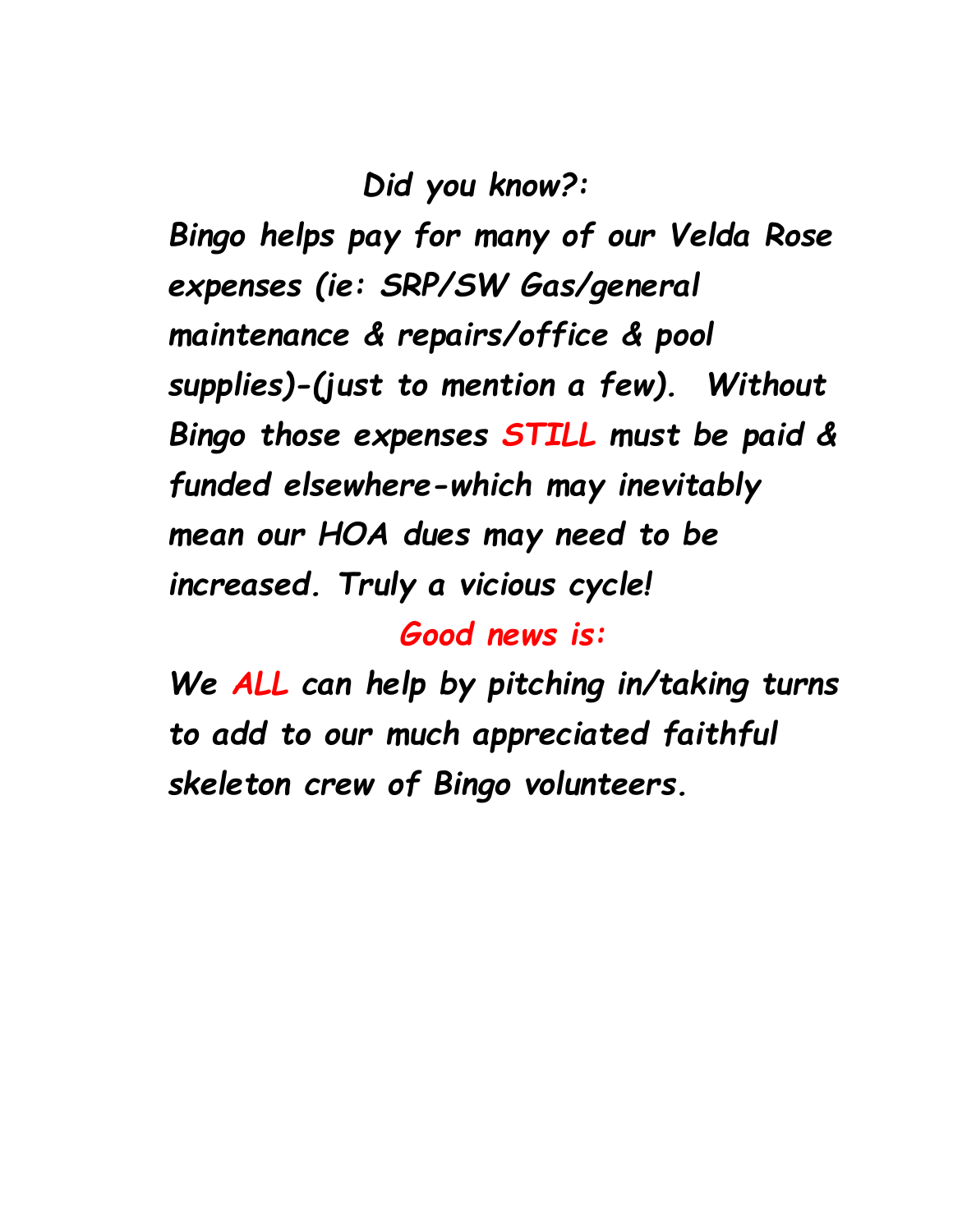*To help you determine which Bingo volunteer position best suits you, please refer to the following Bingo (job) description:*

| Volunteer<br>position  | (Job) description                                                                                                               |
|------------------------|---------------------------------------------------------------------------------------------------------------------------------|
| 1st Cashier            | Rings Bingo card order on register &<br>makes change/Oversees calculation of<br>game prizes/Give Floor person prize<br>money    |
| 2nd Cashier            | Rings Bingo card order on register &<br>makes change/Count till money both at<br>start & end of Bingo/Works until break<br>time |
| <b>Sales</b><br>People | Double checks the Bingo order card the<br>customer gives you & hands them the<br>correct Bingo game cards                       |
| Floor<br>person        | Reads Bingo numbers for verification<br>then hands out prizes                                                                   |
| Callers                | Call numbers/tell what game is<br>next/Bingo numbers verification<br>(If 2 Callers they can split shift)                        |
| Kitchen<br>snacks      | Setup & Sell snacks & coffee/Cleanup                                                                                            |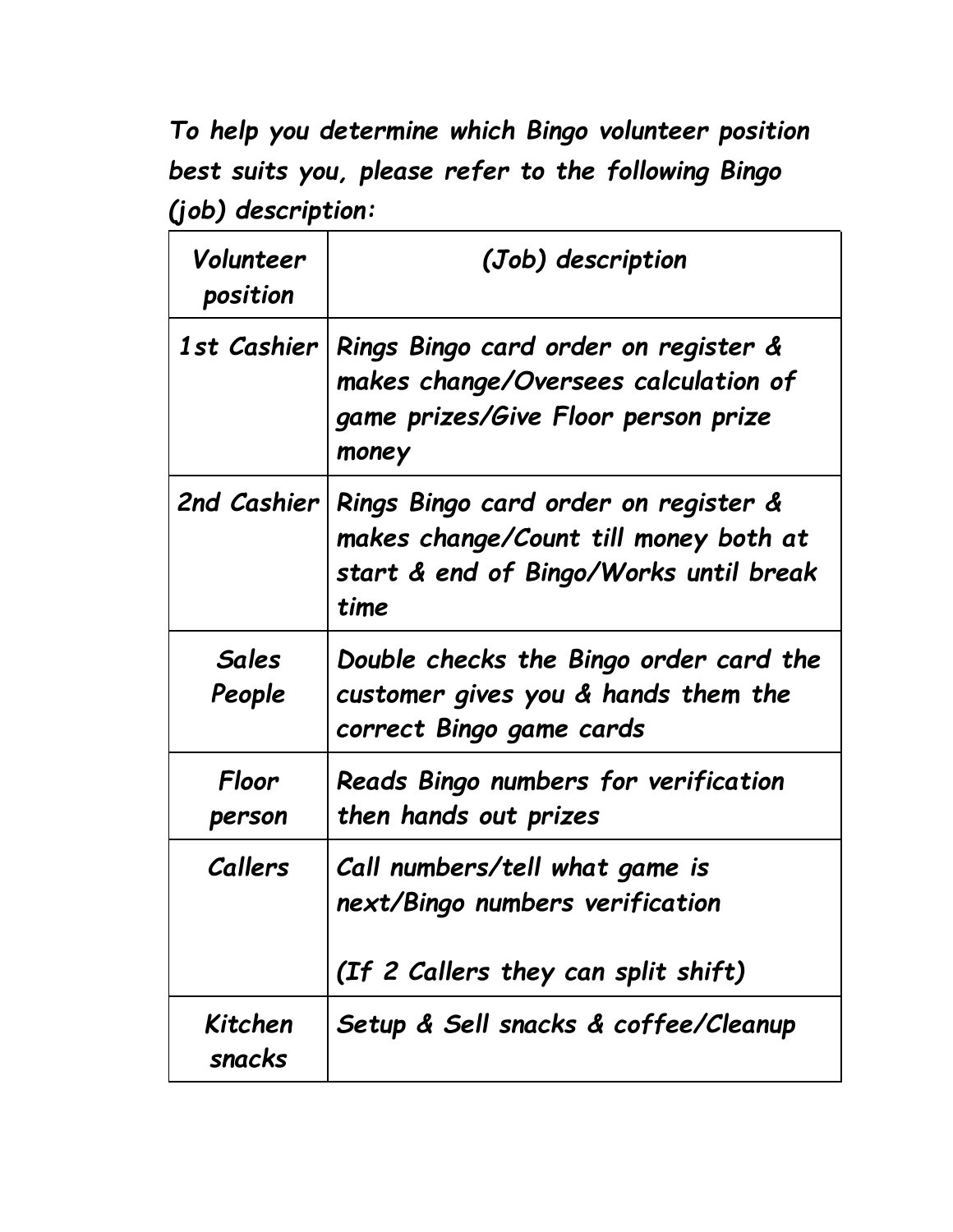*\*Please note\*\*:*

- *● Easy training will be provided*
- *● Please don't let lack of mobility or other medical concerns prevent you from volunteering (We will do our best to accommodate you so that these "hiccups" in life are as small as possible)*
- *● The more Bingo volunteers=less of an individual time commitment*

## *Volunteering Benefits:*

- *● Positive physically & mentally*
	- *● Brief escape from stress*
- *● Seniors (aka 'ol farts) can still learn new*

*things*

*● Sense of purpose*

*● Instead of marking our calendars with only Dr's appts & bill pay reminders you can mark your calendars with volunteer commitment dates (encourages positives)*

*● FUN!!!!!!!!!*

*● Bingo volunteers get one free Bingo kitchen treat!*

*Please free to call Cindy (Bingo Manager) @ 971-444-3384 should you have any questions*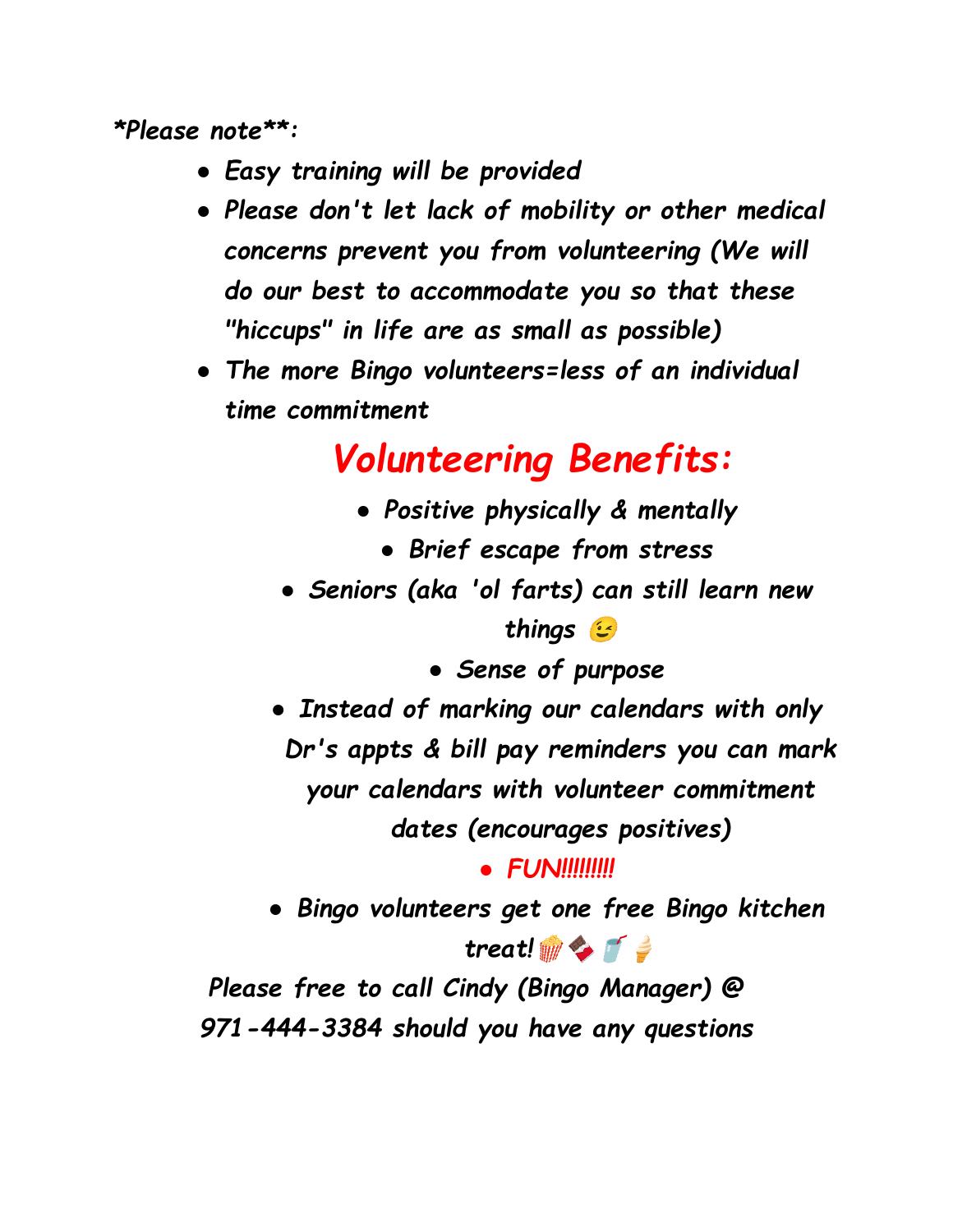## *To Sign-up as a Bingo Volunteer:*

*● Write your name on Sign-Up sheet (on Clubhouse Bulletin Board)*

*OR:*

*● Call Cindy @ 971-444-3384*

*A few reminders:*

- *● Unsure why some of you are not receiving your Debi's Dynamics email?? Please check your Spam folder. Also please be sure to update me with any email address changes*
- *● If you notice ANY suspicious activity (especially a white Ford Explorer that has been stalking/harassing our community), please call Mesa Police @ 480-644-2030*
- *● For everyone's safety, there is NO GLASS bottles allowed in the pool area. Please remember to put pool noodles/toys back into storage chest after you and/or your guests have enjoyed using them.*
- *● Trying to work "smarter" not "harder" by using a timer to make coffee. Ah….a few extra "winks". Thanks John for getting the timer.*

*However, there is still a need for Coffee setup & cleanup.*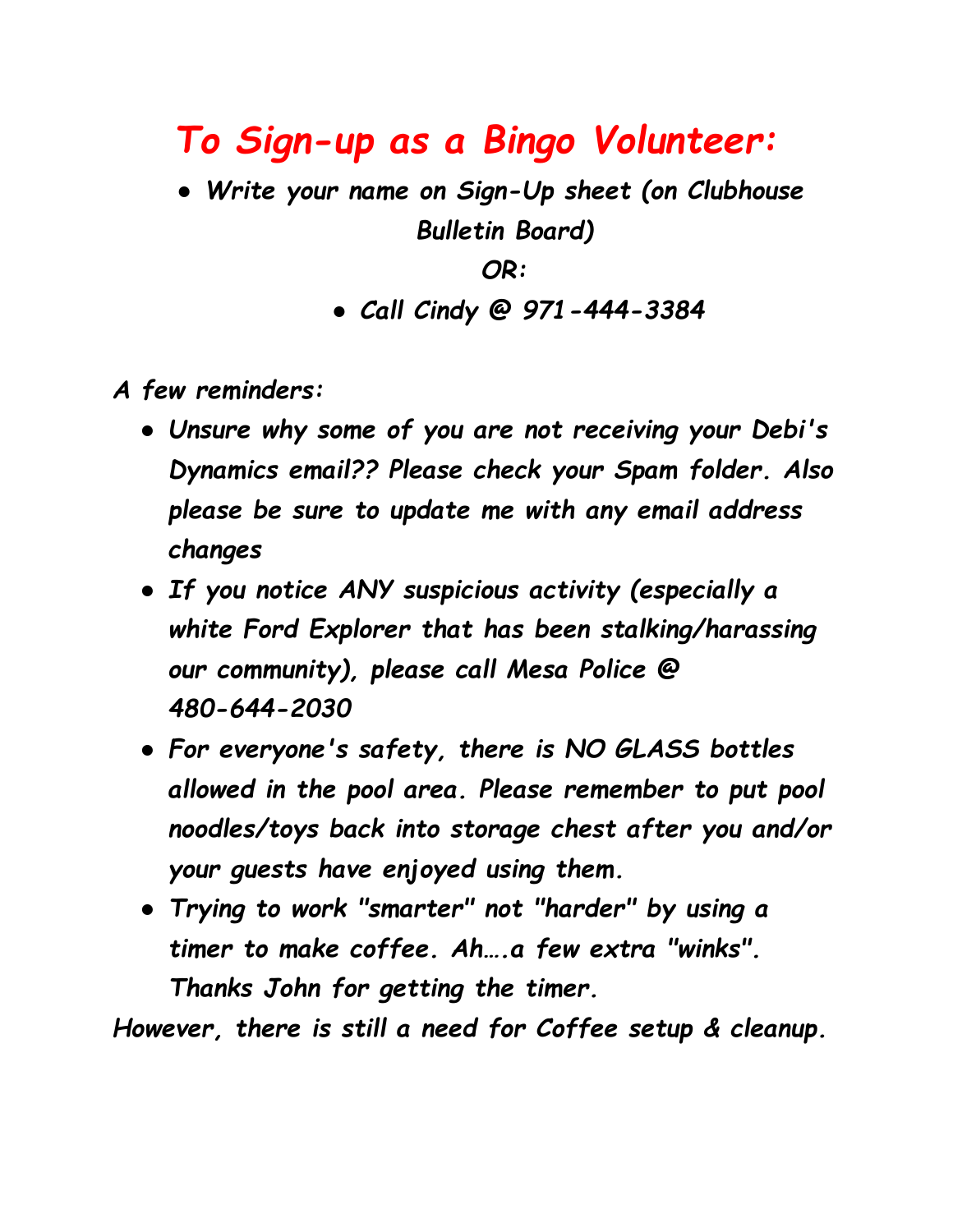*So…..please SIGN UP/TAKE TURNS for ALL of the following that you enjoy:*

- *● Saturday morning Coffee*
- *● Events:*
- *● Residents & Guests/Decorations & Setup/Sign In & 50/50/Cooking/Servers/Cleanup*
- *● VRGC Craft Sale 11/12 & 11/13–Tremendous response (both in as well as out of park). Of the 42 tables, 24 tables have already been reserved (deposit received) with 1 additional Vendor Applications enroute. I've been trying my best to contact our many very talented VRGC residents to see if they have an interest in participating as a Vendor. If you do, please call Debi Schmaltz @ 480-329-8321 for information & Vendor Application.*
- *● Know someone who has passed or is ill? Please contact Debbie Evans (Sunshine Lady) to mailout a card @ 480-363-2153 or email: [retiredinar@gmail.com](mailto:retiredinar@gmail.com)*
- *● POTLUCKS/B'DAY "FREEZE" @ 5:30 pm the FIRST WEDNESDAY of every month Come join us for a combination potluck meal & small frozen treat to "freeze" your age and tongue too! (Please bring a dish to share & your place setting. Coffee/water& frozen treat will be furnished).*

*NEXT POTLUCK IS WED, JULY 6TH*